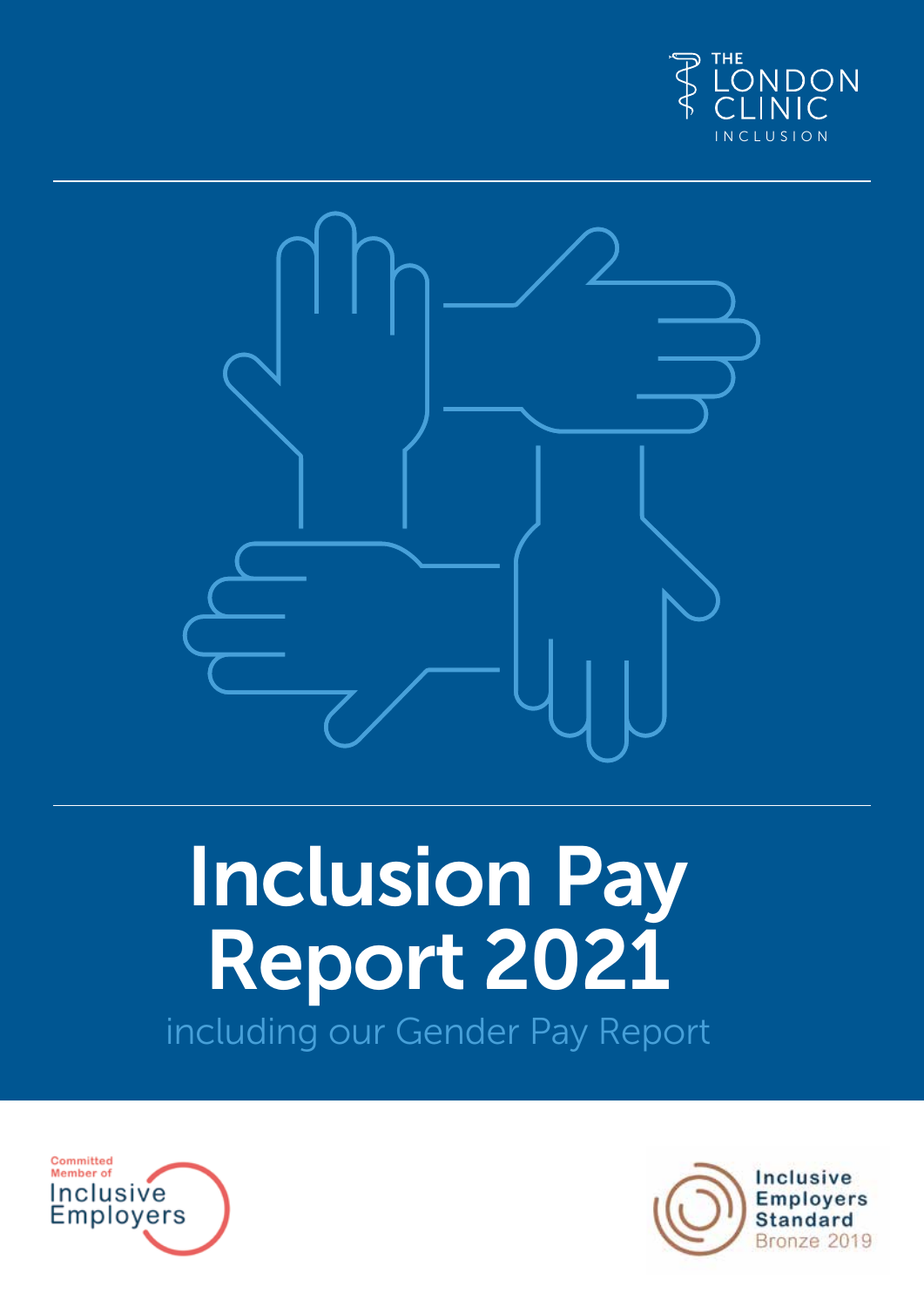

### The London Clinic Pay Report

#### Our Gender Pay Report for 2022 sets out the pay gap between men and women at The London Clinic.

This, our fourth report additionally includes our race pay gap; our median pay gap for disability and our overall satisfaction scores for each of these protected characteristics from our 2021 Employee Survey.

We publish more information than we are required to because we believe that by being open about this information to our colleagues, customers and the wider public we can be held accountable on our Diversity and Inclusion ambitions.

### Gender Pay Gap

The mean pay gap has increased by 1.6% between 2021 and 2022 but remains approximately at the same level since we began measuring it. The pay gap is as a result of there being more men than women in our

very highest (top 10%) paid employees. The median negative pay gap is as a result of having a predominantly female workforce with a larger number of women earning salaries at the median point.



These graphs set out the proportion of men and women who are paid in each pay quartile.

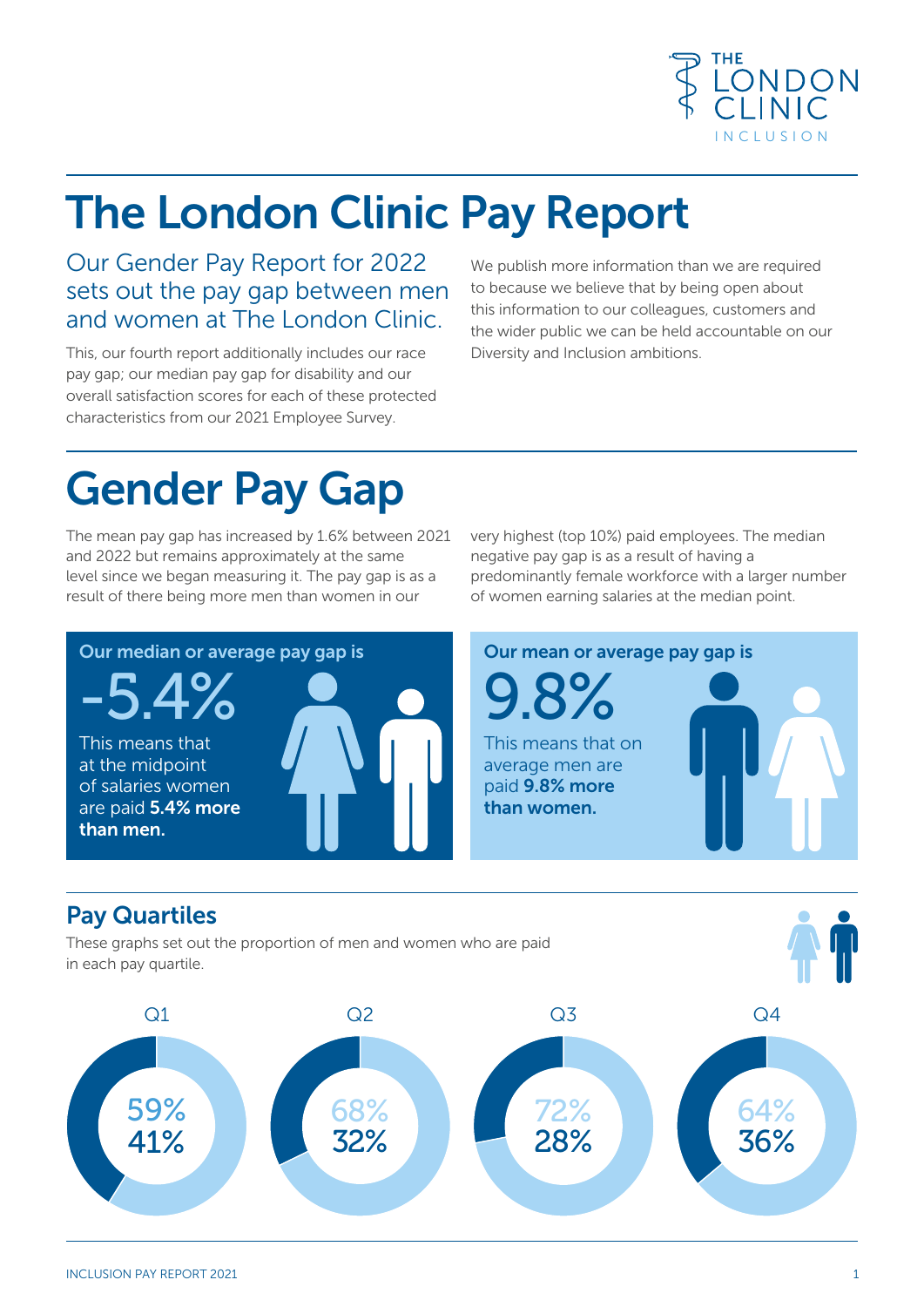![](_page_2_Picture_0.jpeg)

## Bonus Pay Gap

We are required to also publish our bonus pay gap. This is the difference in any bonus paid between men and women in the twelve months before 5 April 2021.

The London Clinic does not regularly use bonus pay as part of its remuneration. However, there are some elements of our pay that are considered to be bonuses for the purpose of the calculation.

These include the Christmas Bonus (£50) which is paid to all employees each year; the attendance bonus (£100) which is paid to those earning less than £25,000 and have not had any sickness absence days; our long service awards; retirement awards and values awards.

6.8% This means that on average men received a higher bonus payment than women.

Our mean or average pay gap is

| <b>BONUS PAY GAP</b>    | 2020  | 2021     |
|-------------------------|-------|----------|
| <b>Median Bonus Gap</b> | 0.05% | $-0.05%$ |
| Mean Bonus Gap          | 6.9%  | 6.8%     |

#### % receiving a bonus

All employees receive the Christmas bonus and therefore are included in the figures above. However, we also need to include all our relevant bank workers in the calculation who do not receive the Christmas bonus.

![](_page_2_Picture_9.jpeg)

![](_page_2_Picture_10.jpeg)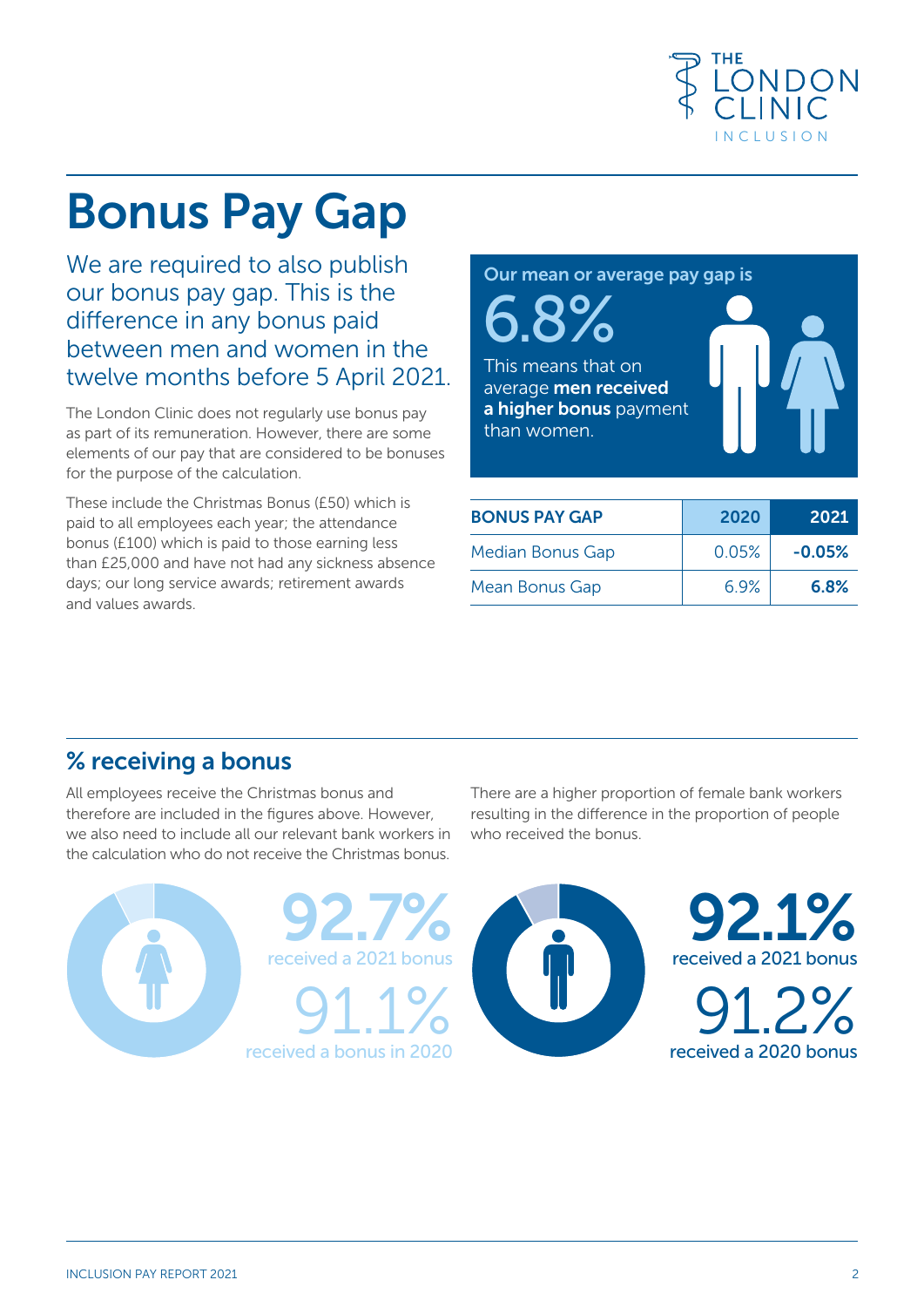![](_page_3_Picture_0.jpeg)

### Ethnicity Pay Gap

We have ethnicity data on only 78% of our employees which means that this figure in reality may be higher or lower than this.

There are large differences between the pay of different ethnicities at the Clinic but on average the lowest paid ethnic groups are Black Caribbean, Black African and Black 'other'.

| <b>PAY GAP</b>        | 2020  | 2021         |
|-----------------------|-------|--------------|
| Median Bonus Gap      | 10.2% | <b>15.8%</b> |
| <b>Mean Bonus Gap</b> | 11.4% | 10.5%        |

Our median ethnicity pay gap is

15.8% 5%

This has increased by 5% from 2021. This means that 'white' employees are paid on average 15.8% more than employees who are of all other ethnicities.

#### Ethnic Pay Quartiles

The pay quartile data shows that our ethnicity pay gap is largely as a result of more BAME people being in the lowest pay quartile and being under represented in the highest pay quartile.

![](_page_3_Figure_10.jpeg)

## Disability Pay Gap

We have again calculated our disability pay gap. The pay gap is small but we only have information on around a third of our staff.

This means in reality the pay gap could be much higher or lower than we have calculated. We are committed to improving our data so that we can more accurately report this figure.

Our disability pay gap is 0.9%